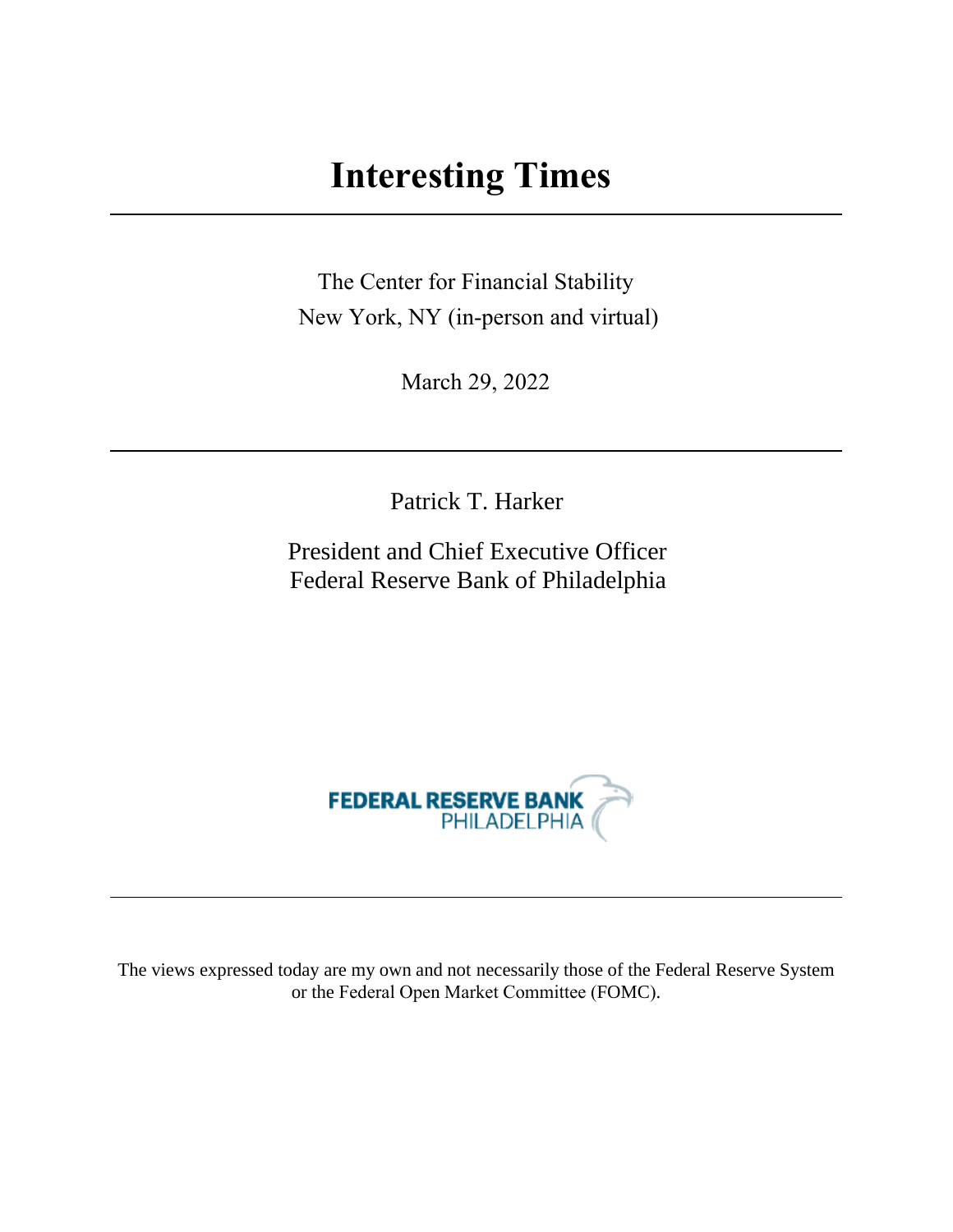### **Interesting Times**

The Center for Financial Stability New York, New York (in-person and virtual)

March 29, 2022

Patrick T. Harker President and Chief Executive Officer Federal Reserve Bank of Philadelphia

Hello! It's great to be here. And I mean it today more than ever, because this is my first in-person speech in more than two years. I know I'm a little out of practice, because just as I was about to begin speaking, I made sure my mute button wasn't on. Old habits die hard, it seems.

In all seriousness, thanks so much for having me. I'm very much looking forward to today's conversation. I plan to discuss the economic outlook, monetary policy, housing, and a bit about money market funds. And then we can have an open discussion.

But before I begin, I need to give you my standard Fed disclaimer. The views I express today are my own and do not necessarily reflect those of anyone else on the Federal Open Market Committee (FOMC) or in the Federal Reserve System.

## **Economic Outlook**

When I look at the current state of the world, I can't help but think of the old curse about living in "interesting times."

We've made significant progress, particularly on vaccinations, but remain mired in the midst of a now two-year global pandemic that has, tragically, killed at least 6 million people globally and around 1 million here in the United States. That's the equivalent of a city larger than San Francisco or Seattle being felled by this virus. Russia has invaded Ukraine, fomenting death and destruction and spurring a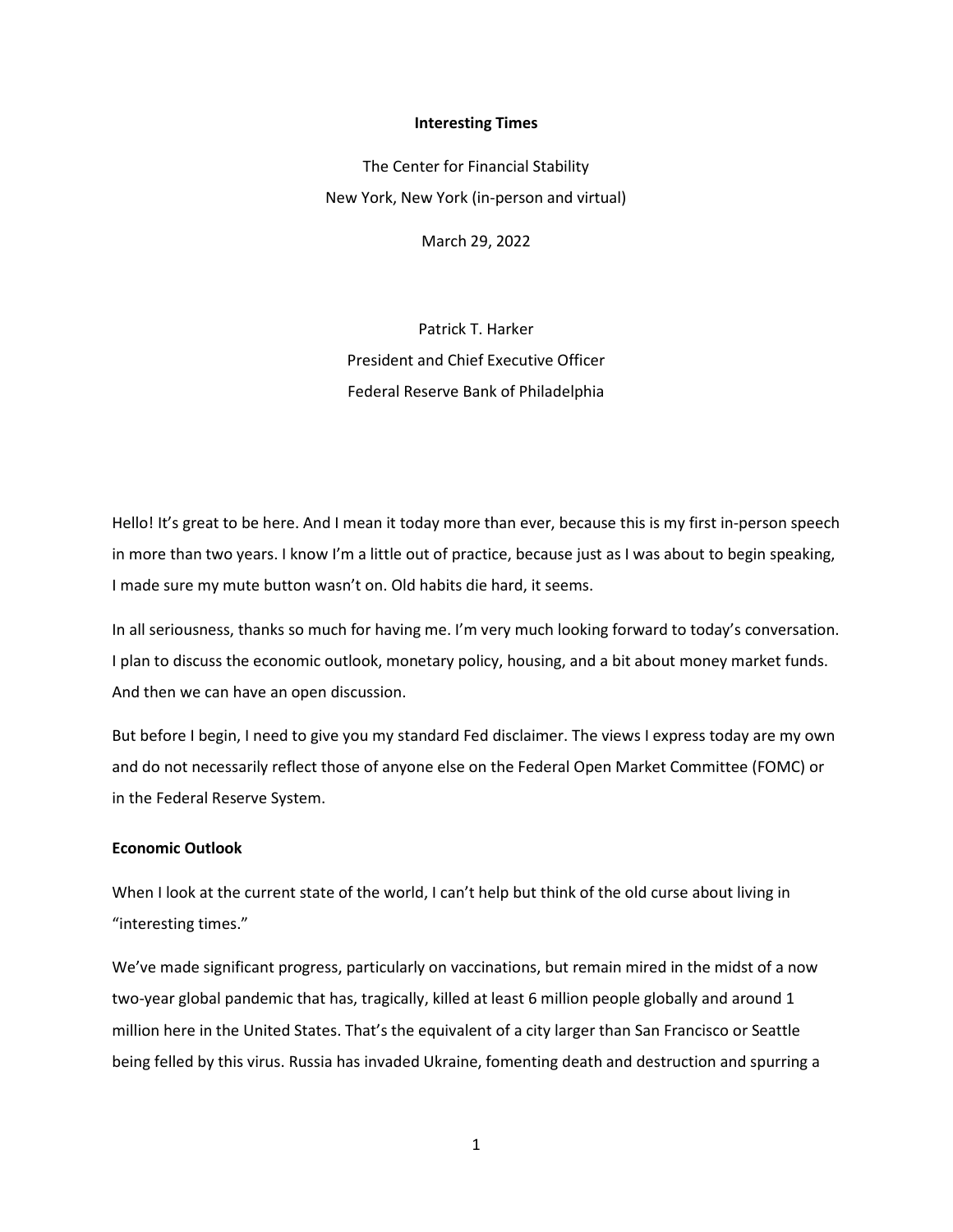humanitarian crisis in the heart of Europe. And as policymakers, we at the Fed are confronting inflation running at multidecade highs, a subject I will touch on shortly.

Now, all of that said — and given these extraordinarily trying and tragic circumstances — one can't help but feel a little bit of awe at the underlying strength of the U.S. economy.

In the fourth quarter of last year — coinciding, at least in part, with the Omicron surge — GDP grew at an annualized rate of 7 percent, with strong inventory investment and a healthy demand for capital goods. For the totality of 2021, U.S. GDP growth was a very healthy 5.7 percent.

While delivery times remain elevated, there are some signs in the data, and in what we hear from our contacts, that supply chain constraints are finally easing. This should pave the way for healthy sales of durable goods like automobiles and appliances.

Job growth, a key component of the Fed's mandate, remains robust. For 10 straight months, new job creation has topped 400,000. But if you think that has led to a decline in Help Wanted signs, you're wrong. Even with all this job creation, vacancy rates remain elevated.

Nominal wage growth, as one would guess given these conditions, has been strong. Labor participation rates are edging up as well, though they remain below where they were before the pandemic. I suspect that the waning of the virus — at least here in the United States — as well as uncertain equity markets and even inflation may lure people back into the workforce and persuade others to delay retirement. The unemployment rate, below 4 percent, should continue to fall this year.

Now to the "10 percent" elephant in the room.

Inflation is running far too high, and I am acutely concerned about this. The consumer price index (CPI) was up 10 percent annualized in February, led by another significant increase in energy prices. Over the past year, CPI is up 7.9 percent. Core CPI, stripping out energy and other volatile indicators, remains very high as well, with 6.2 percent annualized growth in February. Russia's invasion of Ukraine will add to inflation pressure, not only hiking oil and gas prices but other commodities, like wheat and fertilizer, as well.

Inflation is widespread. It is showing up throughout a vast array of goods that comprise the CPI "basket" — and among some of those that aren't in the basket. One of our contacts, for instance, mentioned whopping membership fee increases at his golf club, suggesting this summer may be a good time to play at your local muni instead.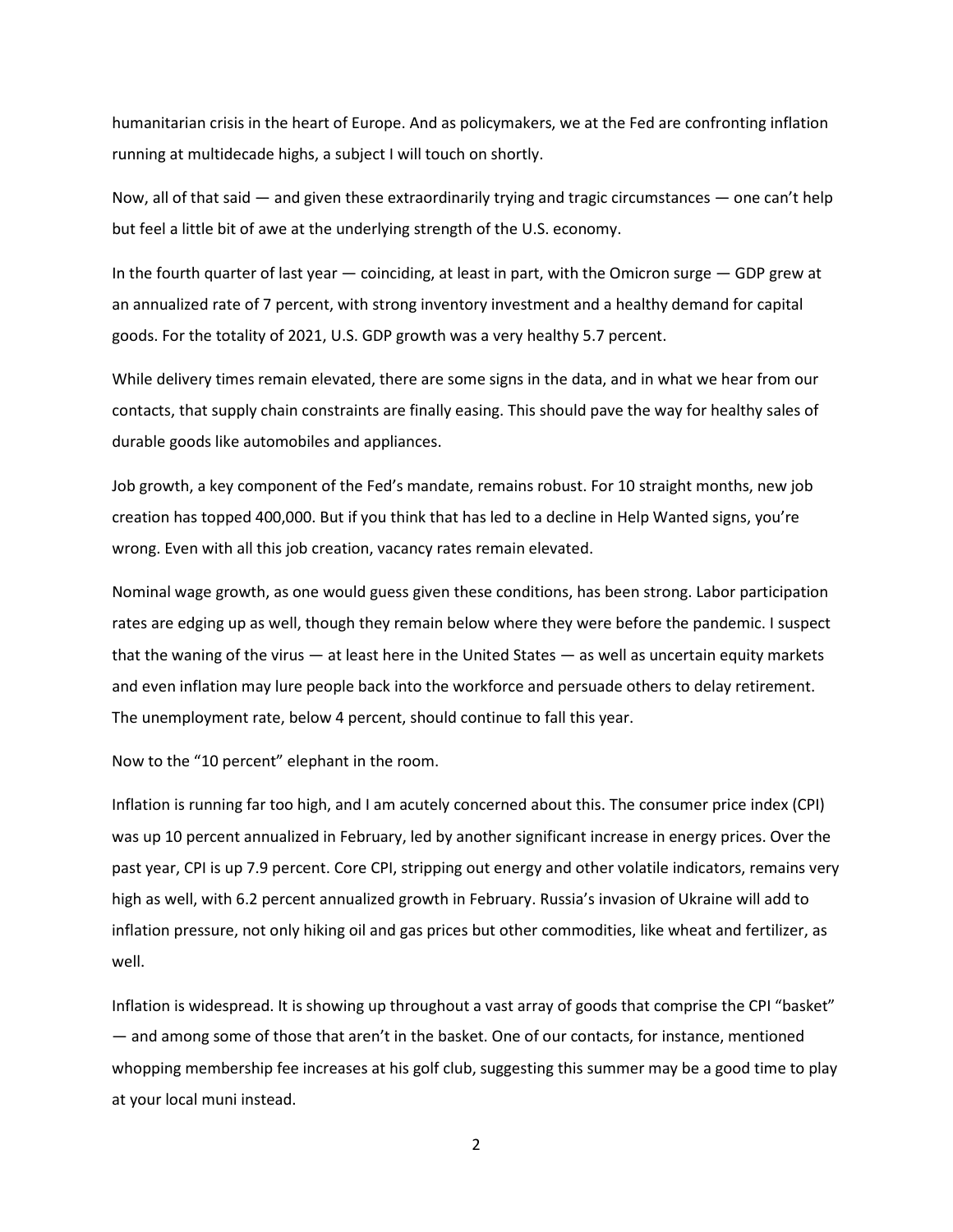The bottom line is that generous fiscal policies, supply chain disruptions, and accommodative monetary policy have pushed inflation far higher than  $I -$  and my colleagues on the FOMC  $-$  are comfortable with. I'm also worried that inflation expectations could become unmoored.

Which is why last week we announced we were raising the federal funds rate for the first time since 2018. We raised our target by 25 basis points, and I expect a series of deliberate, methodical hikes as the year continues and the data evolve. I also anticipate that we will begin to reduce our holdings of Treasury securities, agency debt, and mortgage-backed securities soon.

With the runoff of pandemic support, tightening monetary conditions, and the war in Ukraine pressuring commodity prices, I think growth will moderate this year. We can probably expect to come in around 3 percent to 3.5 percent GDP growth this year — and then falling to trend growth of 2 percent to 2.5 percent during the next couple of years.

I do see a potential for a significant uptick in the service sector in large, politically "blue" cities that are only now waking up after a two-year pandemic-induced hibernation. Central business districts in cities like New York, San Francisco, and Philadelphia should get a boost as more workers return to their offices — the staff of the Philadelphia Fed included. The rise of hybrid work may moderate the potential for a huge boom, however. There is a big question mark hanging over the future of commercial real estate.

Inflation should begin to taper this year too — though remain elevated, probably around 4 percent for 2022. The following two years should bring it back to our target of 2 percent.

All of these forecasts are freighted with uncertainty. Recall, again, that we live in "interesting times."

## **Housing**

Now, before we move to the open discussion, I'd like to turn to housing, which comprises a huge and vitally important sector of the U.S. economy — and, I've found, is a topic of particular interest here in New York. With a fairly weak social safety net, for Americans, houses are not only their shelters — they are a significant source of their household wealth and retirement savings as well.

In general, the housing market is largely healthy; if anything, it's not keeping up with demand. Housing starts are robust, but inventories are low and price growth is strong. Policies that make construction arduous in certain states and municipalities continue to impede efforts to meet demand.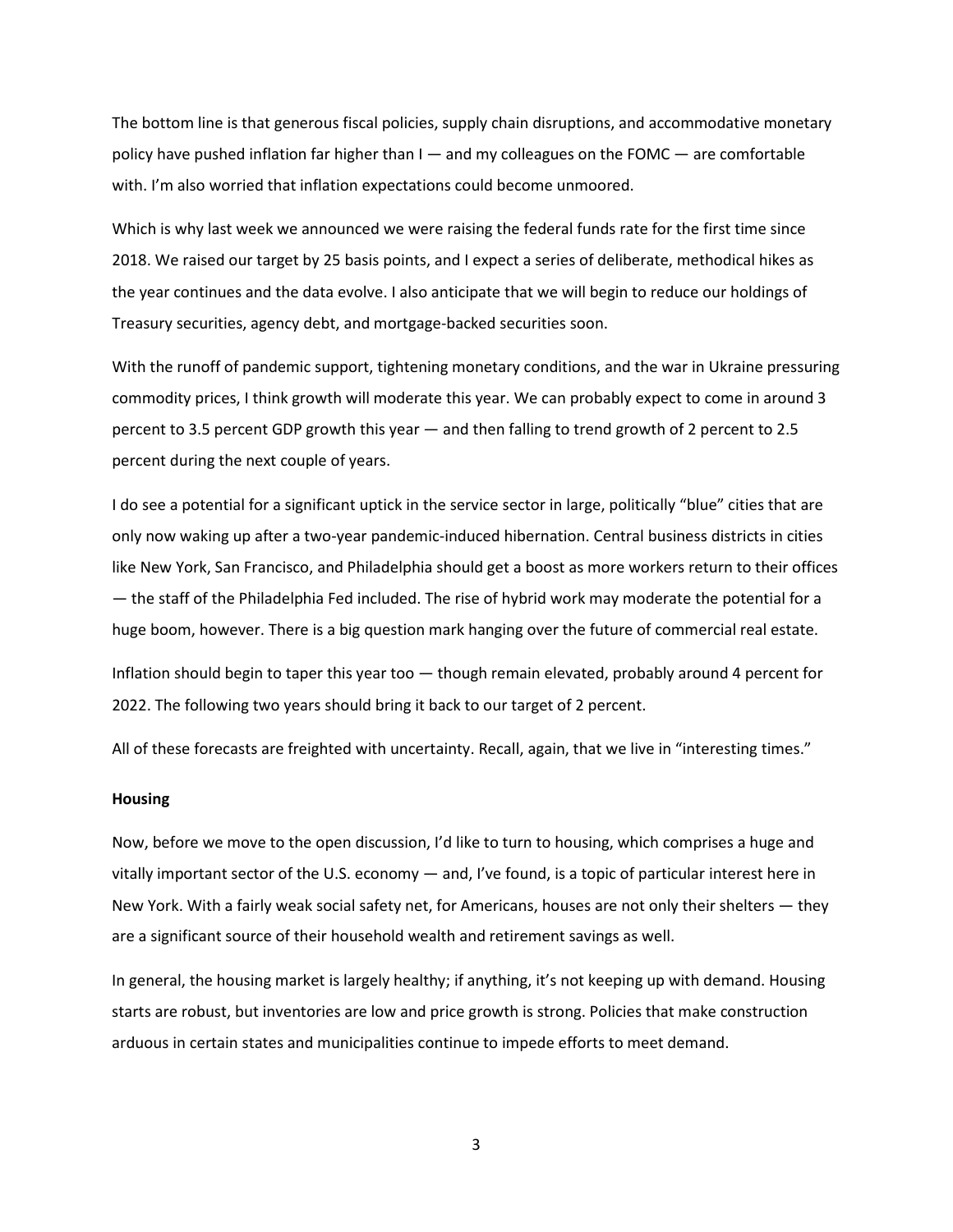I'd now like to turn specifically to mortgage forbearance, a subject that the staff at the Philadelphia Fed has been doing some very important research on.

As many of you will recall, at the outset of the pandemic, the CARES Act mandated that borrowers of federally insured mortgages be granted forbearances. To ensure widespread take-up, the law said borrowers could be granted forbearances by simply requesting it; they did not even need to prove hardship. The upshot was that homeowners could temporarily pause their mortgage payments without penalty and stay in their homes, without dinging their credit scores.

The CARES Act also put into place a foreclosure moratorium, followed by temporary protections against foreclosure. Private sector lenders adopted the same practices.

Perhaps not surprisingly, as the pandemic began and the economy was shut down, Americans took this opportunity in droves: More than 8.5 million borrowers entered forbearance at some point during the pandemic — more than 15 percent of the total mortgage market.

That was then, though.

As of last month, the number of loans in forbearance had declined by more than 90 percent, down to around 680,000 mortgages.

So, what has become of the nearly 8 million households that entered forbearance and have since come out of it? Our researchers at the Philadelphia Fed have been tracking this and have made some important findings.

I'll begin with the positive news. Nearly three-quarters of those who have exited forbearance have paid off or are performing, many making use of payment deferrals or loan modifications. For borrowers able to resume timely payment, a deferral creates a no-interest subordinated lien out of their missed payments not due until loan payoff. Meanwhile, loan modifications offer lower interest rates and extend loan terms up to 40 years while offering payment reductions of 20 percent or more.

Moreover, our exceptionally strong housing market has kept home prices elevated. While this has had undeniably negative impacts on those seeking to enter the housing market, it does ensure that borrowers can avoid losing their homes and that banks won't suffer losses large enough to meaningfully affect their capital positions. Homeowners are sitting on more than \$10 trillion of tappable equity  $-$  a record. The contrast with the Great Recession is remarkable; you'll recall back then that nearly half of all distressed borrowers were "underwater."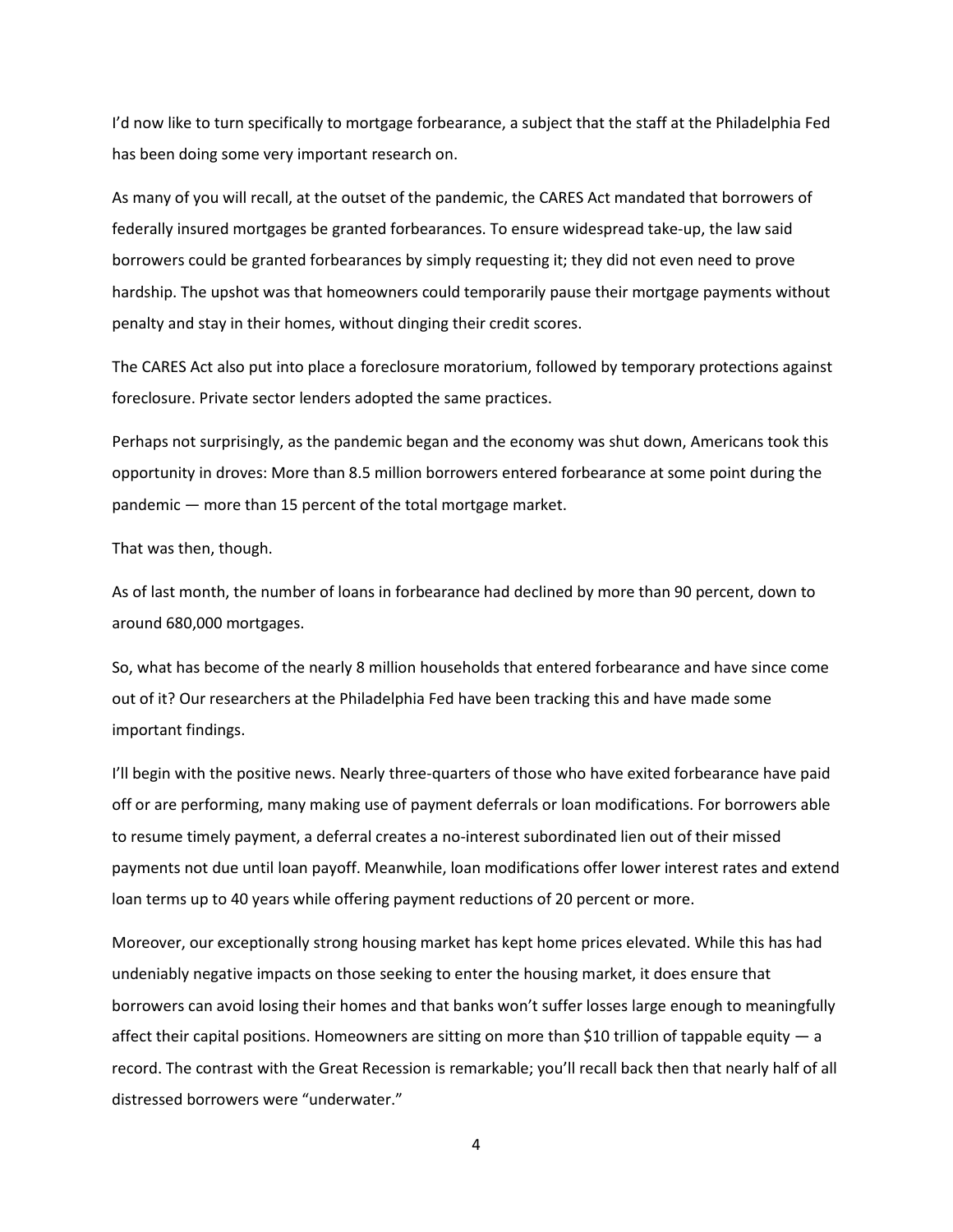Still, nearly 1 million mortgages are seriously delinquent, split evenly between those classified by servicers as in loss mitigation and those not in loss mitigation. Most borrowers who remain seriously delinquent and not in loss mitigation never entered forbearance at all. Many were in nonpayment before the pandemic struck.

And of the borrowers classified as in loss mitigation, three-quarters are still in process and have not, as of yet, resumed timely payment on their mortgages. Black and Hispanic borrowers have much higher shares of nonpayment, either being in forbearance or delinquency. Interestingly, just as the unemployment rate has returned to pre-pandemic levels, the number of delinquent mortgages has also returned to pre-pandemic rates.

Lenders may want to consider solutions that limit the costs of modification while providing more payment relief to borrowers. One such solution is for the Federal Housing Administration to offer 40 year mortgage modifications. This will lower the cost relative to the 30-year option and provide more relief to borrowers. While the Department of Housing and Urban Development has proposed a program to facilitate a 40-year mortgage, it has yet to materialize. It's worth noting that protections against foreclosure expired on December 31, 2021, and foreclosure starts are back to their pre-pandemic levels too.

### **Money Market Funds and COVID-19**

Now, I'm certain you're eager to grill me, but I want to close with a few words on what happened with money market funds (MMFs) almost exactly two years ago, just as the pandemic struck. I realize this is not a happy memory, so apologies for bringing this up. COVID-19 may have been a true black swan event — and we all fervently hope, a truly once-in-a-lifetime experience — but that must not preclude us from drawing lessons that we can use going forward.

March 2020, you'll recall, was characterized by a dash for cash. (It was also characterized by a dash for toilet paper and hand sanitizer, but that is a story for another day.) Net outflows from prime MMFs, which provide crucial investment in various forms of short-term debt, was more than 17 percent  $$ roughly equivalent to the outflows experienced during the 2008 financial crisis. All told, more than \$140 billion evaporated from domestic MMFs between March 6 and March 26, 2020.